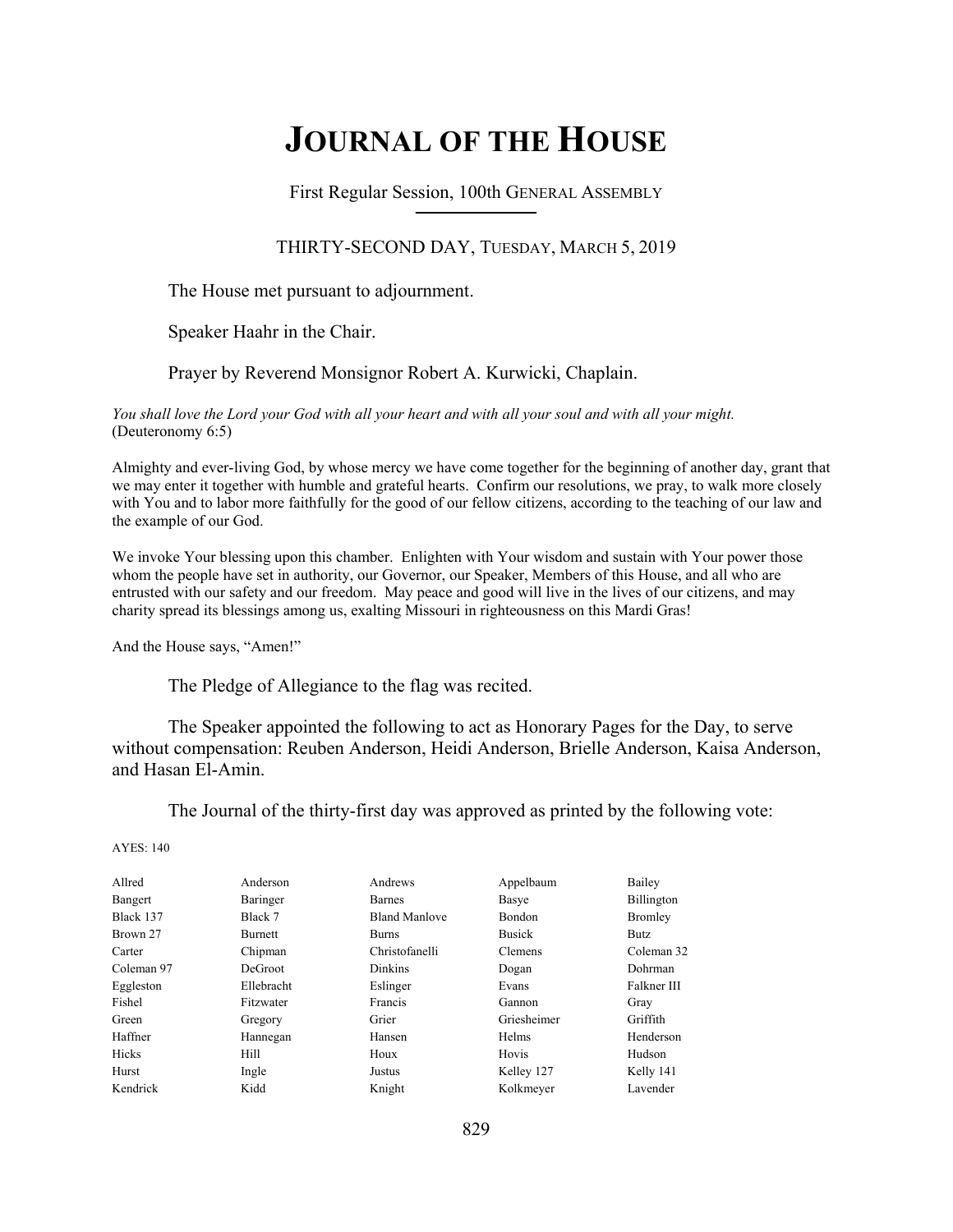| Lovasco                       | Love        | Lynch         | Mackey                | Mayhew      |
|-------------------------------|-------------|---------------|-----------------------|-------------|
| McCreery                      | McDaniel    | McGaugh       | McGee                 | Merideth    |
| Messenger                     | Miller      | Moon          | Morris 140            | Morse 151   |
| Mosley                        | Muntzel     | Murphy        | Neely                 | O'Donnell   |
| Patterson                     | Pfautsch    | Pierson Jr.   | Pike                  | Pogue       |
| Pollitt <sub>52</sub>         | Pollock 123 | Porter        | Proudie               | Ouade       |
| Razer                         | Reedy       | Rehder        | <b>Toalson Reisch</b> | Remole      |
| Richey                        | Riggs       | Roberts 161   | Roberts 77            | Roden       |
| Rogers                        | Ross        | Rowland       | Runions               | Ruth        |
| Sain                          | Sauls       | Schnelting    | Schroer               | Sharpe      |
| Shaul 113                     | Shawan      | Shields       | Shull 16              | Simmons     |
| Smith                         | Solon       | Sommer        | Spencer               | Stacy       |
| Stephens 128                  | Stevens 46  | Swan          | Taylor                | Unsicker    |
| Veit                          | Vescovo     | Walker        | Walsh                 | Washington  |
| Wiemann                       | Wilson      | Wood          | Wright                | Mr. Speaker |
| <b>NOES: 000</b>              |             |               |                       |             |
| PRESENT: 001                  |             |               |                       |             |
| Ellington                     |             |               |                       |             |
| <b>ABSENT WITH LEAVE: 020</b> |             |               |                       |             |
| Baker                         | Beck        | <b>Bosley</b> | Brown 70              | Carpenter   |
| Chappelle-Nadal               | Deaton      | Franks Jr.    | Haden                 | McGirl      |
| Mitten                        | Morgan      | Pietzman      | Plocher               | Price       |
| Roeber                        | Rone        | Tate          | Trent                 | Windham     |

VACANCIES: 002

## **SECOND READING OF SENATE BILLS**

The following Senate Bill was read the second time:

**SB 72**, relating to property tax assessments of electric companies.

## **PERFECTION OF HOUSE BILLS**

**HCS HB 399**, relating to health care for persons with disabilities, was taken up by Representative Basye.

On motion of Representative Basye, the title of **HCS HB 399** was agreed to.

On motion of Representative Basye, **HCS HB 399** was adopted.

 On motion of Representative Basye, **HCS HB 399** was ordered perfected and printed by the following vote, the ayes and noes having been demanded pursuant to Rule 16:

AYES: 143

| Allred | Anderson          | Andrews  | Appelbaum            | Bailey |
|--------|-------------------|----------|----------------------|--------|
| Baker  | Bangert           | Baringer | Barnes               | Basye  |
| Beck   | <b>Billington</b> | Black 7  | <b>Bland Manlove</b> | Bondon |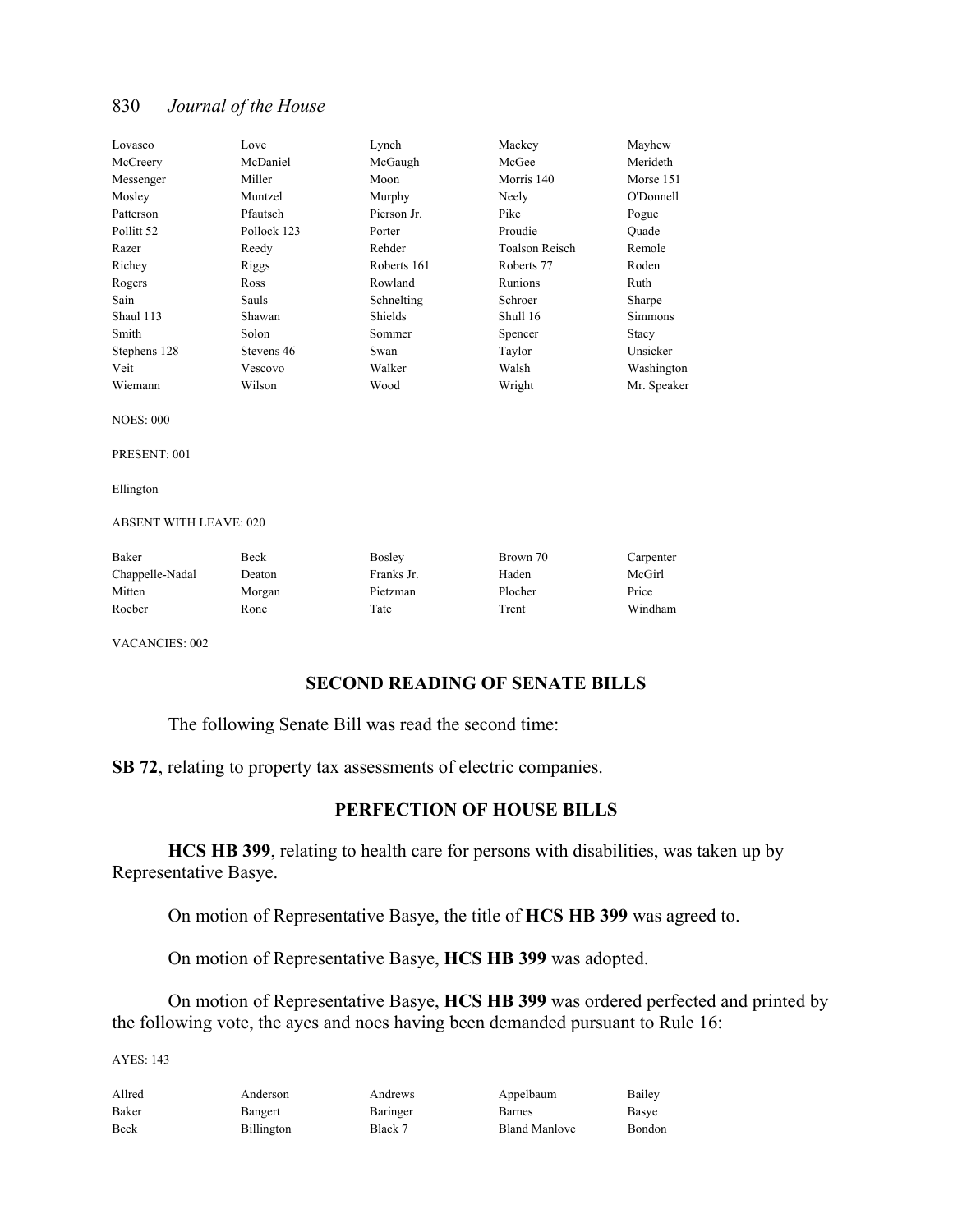## *Thirty-second Day–Tuesday, March 5, 2019* 831

| <b>Bromley</b>                | Brown 27     | Brown 70    | Burnett               | <b>Burns</b>   |
|-------------------------------|--------------|-------------|-----------------------|----------------|
| <b>Busick</b>                 | <b>Butz</b>  | Carpenter   | Chipman               | Christofanelli |
| Clemens                       | Coleman 32   | Coleman 97  | Deaton                | DeGroot        |
| <b>Dinkins</b>                | Dogan        | Dohrman     | Eggleston             | Ellebracht     |
| Eslinger                      | Evans        | Falkner III | Fishel                | Fitzwater      |
| Francis                       | Gannon       | Gray        | Green                 | Gregory        |
| Grier                         | Griesheimer  | Griffith    | Haden                 | Haffner        |
| Hannegan                      | Hansen       | Helms       | Henderson             | <b>Hicks</b>   |
| Hill                          | Hovis        | Hudson      | Ingle                 | Justus         |
| Kelley 127                    | Kelly 141    | Kendrick    | Kidd                  | Knight         |
| Kolkmeyer                     | Lavender     | Lovasco     | Love                  | Lynch          |
| Mackey                        | Mayhew       | McCreery    | McGaugh               | McGee          |
| Merideth                      | Messenger    | Miller      | Mitten                | Morris 140     |
| Morse 151                     | Mosley       | Muntzel     | Murphy                | Neely          |
| O'Donnell                     | Pfautsch     | Pierson Jr. | Pietzman              | Pike           |
| Pollitt <sub>52</sub>         | Pollock 123  | Porter      | Proudie               | Ouade          |
| Razer                         | Reedy        | Rehder      | <b>Toalson Reisch</b> | Remole         |
| Richey                        | Riggs        | Roberts 161 | Roberts 77            | Roden          |
| Roeber                        | Rogers       | Rone        | Ross                  | Rowland        |
| Runions                       | Ruth         | Sain        | Sauls                 | Schnelting     |
| Sharpe                        | Shaul 113    | Shawan      | Shields               | Shull 16       |
| <b>Simmons</b>                | Smith        | Solon       | Sommer                | Spencer        |
| Stacy                         | Stephens 128 | Stevens 46  | Swan                  | Tate           |
| Taylor                        | Trent        | Unsicker    | Veit                  | Vescovo        |
| Walsh                         | Washington   | Wiemann     | Wilson                | Windham        |
| Wood                          | Wright       | Mr. Speaker |                       |                |
| <b>NOES: 003</b>              |              |             |                       |                |
| Hurst                         | Moon         | Pogue       |                       |                |
| PRESENT: 000                  |              |             |                       |                |
| <b>ABSENT WITH LEAVE: 015</b> |              |             |                       |                |
| Black 137                     | Bosley       | Carter      | Chappelle-Nadal       | Ellington      |
| Franks Jr.                    | Houx         | McDaniel    | McGirl                | Morgan         |

VACANCIES: 002

**HB 821**, relating to land banks, was taken up by Representative Solon.

On motion of Representative Solon, the title of **HB 821** was agreed to.

Representative Solon offered **House Amendment No. 1**.

Patterson Plocher Price Schroer Walker

#### *House Amendment No. 1*

AMEND House Bill No. 821, Page 2, Section 140.190, Line 25, by inserting after the word "**person**" the words "**residing in any home rule city with more than seventy-one thousand but fewer than seventy-nine thousand inhabitants**"; and

Further amend said bill by amending the title, enacting clause, and intersectional references accordingly.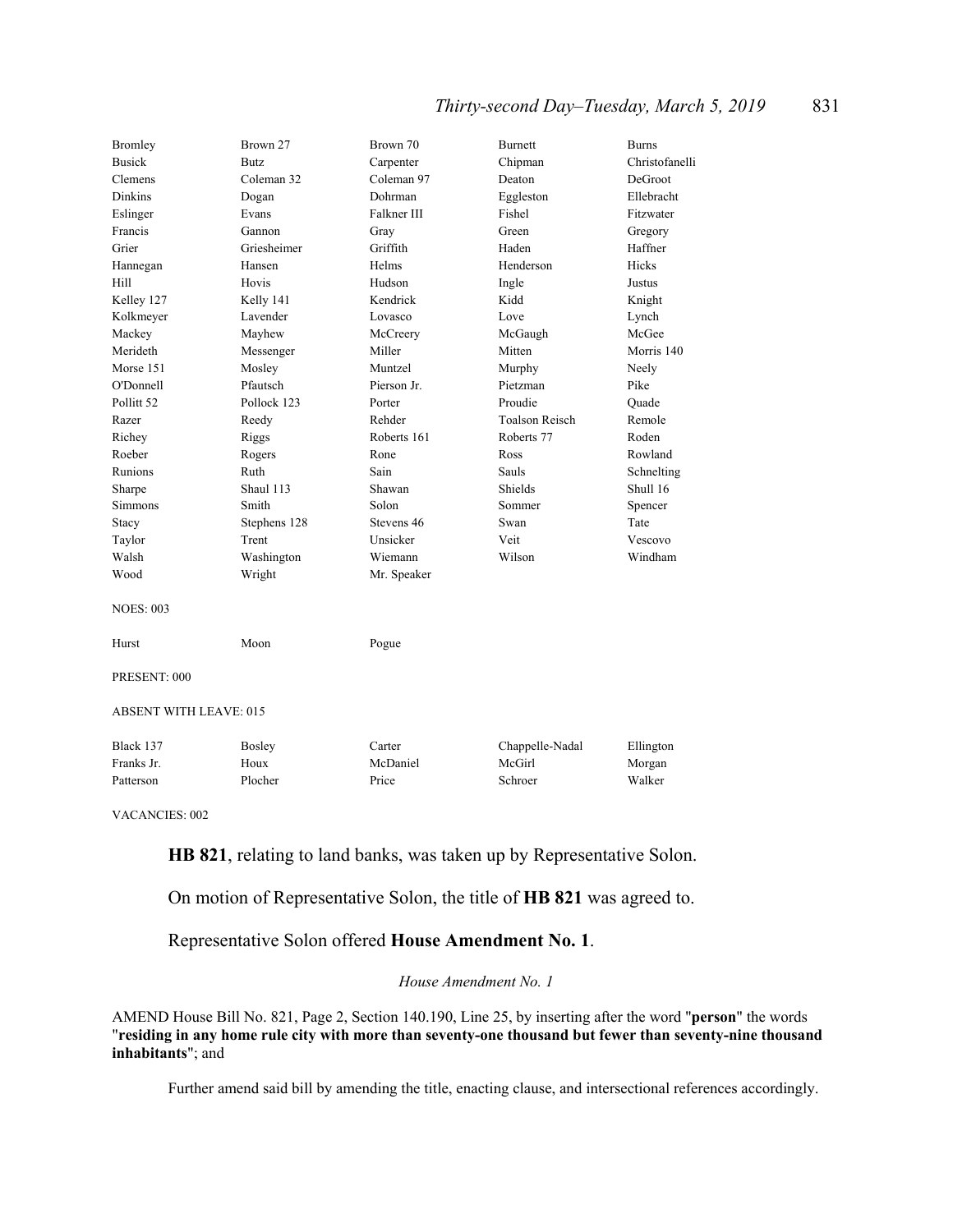On motion of Representative Solon, **House Amendment No. 1** was adopted.

 On motion of Representative Solon, **HB 821, as amended**, was ordered perfected and printed by the following vote, the ayes and noes having been demanded pursuant to Rule 16:

#### AYES: 114

| Allred                        | Anderson              | Andrews     | Appelbaum       | Bangert        |
|-------------------------------|-----------------------|-------------|-----------------|----------------|
| Baringer                      | <b>Barnes</b>         | Basye       | Beck            | Black 137      |
| Black 7                       | <b>Bland Manlove</b>  | Bondon      | Brown 27        | Brown 70       |
| <b>Burnett</b>                | <b>Burns</b>          | <b>Butz</b> | Clemens         | Coleman 32     |
| Coleman 97                    | Dinkins               | Dogan       | Dohrman         | Eggleston      |
| Ellebracht                    | Eslinger              | Evans       | Falkner III     | Fishel         |
| Francis                       | Gannon                | Gray        | Green           | Gregory        |
| Grier                         | Griesheimer           | Griffith    | Haden           | Hannegan       |
| Hansen                        | Henderson             | Hicks       | Houx            | Hovis          |
| Hudson                        | Ingle                 | Justus      | Kelley 127      | Kelly 141      |
| Kendrick                      | Knight                | Kolkmeyer   | Lavender        | Love           |
| Lynch                         | Mayhew                | McCreery    | McGaugh         | McGee          |
| Merideth                      | Messenger             | Miller      | Mitten          | Morris 140     |
| Morse 151                     | Mosley                | Muntzel     | Neely           | O'Donnell      |
| Patterson                     | Pfautsch              | Pierson Jr. | Pietzman        | Pike           |
| Plocher                       | Pollitt <sub>52</sub> | Porter      | Quade           | Razer          |
| Reedy                         | Rehder                | Remole      | Richey          | Roberts 161    |
| Roberts 77                    | Roeber                | Rogers      | Rone            | Rowland        |
| Runions                       | Ruth                  | Sain        | Sauls           | Sharpe         |
| Shaul 113                     | Shawan                | Shields     | Shull 16        | Solon          |
| Sommer                        | Stephens 128          | Stevens 46  | Swan            | Tate           |
| Unsicker                      | Veit                  | Vescovo     | Washington      | Wiemann        |
| Windham                       | Wood                  | Wright      | Mr. Speaker     |                |
| <b>NOES: 031</b>              |                       |             |                 |                |
| Bailey                        | Baker                 | Billington  | <b>Bromley</b>  | <b>Busick</b>  |
| Chipman                       | Christofanelli        | Deaton      | DeGroot         | Fitzwater      |
| Haffner                       | Helms                 | Hill        | Hurst           | Lovasco        |
| McDaniel                      | Moon                  | Murphy      | Pogue           | Pollock 123    |
| <b>Toalson Reisch</b>         | Riggs                 | Ross        | Schnelting      | Smith          |
| Spencer                       | Stacy                 | Taylor      | Trent           | Walsh          |
| Wilson                        |                       |             |                 |                |
| PRESENT: 000                  |                       |             |                 |                |
| <b>ABSENT WITH LEAVE: 016</b> |                       |             |                 |                |
| <b>Bosley</b>                 | Carpenter             | Carter      | Chappelle-Nadal | Ellington      |
| Franks Jr.                    | Kidd                  | Mackey      | McGirl          | Morgan         |
| Price                         | Proudie               | Roden       | Schroer         | <b>Simmons</b> |
| Walker                        |                       |             |                 |                |

VACANCIES: 002

**HCS HB 564**, relating to professional registration, was taken up by Representative Grier.

On motion of Representative Grier, the title of **HCS HB 564** was agreed to.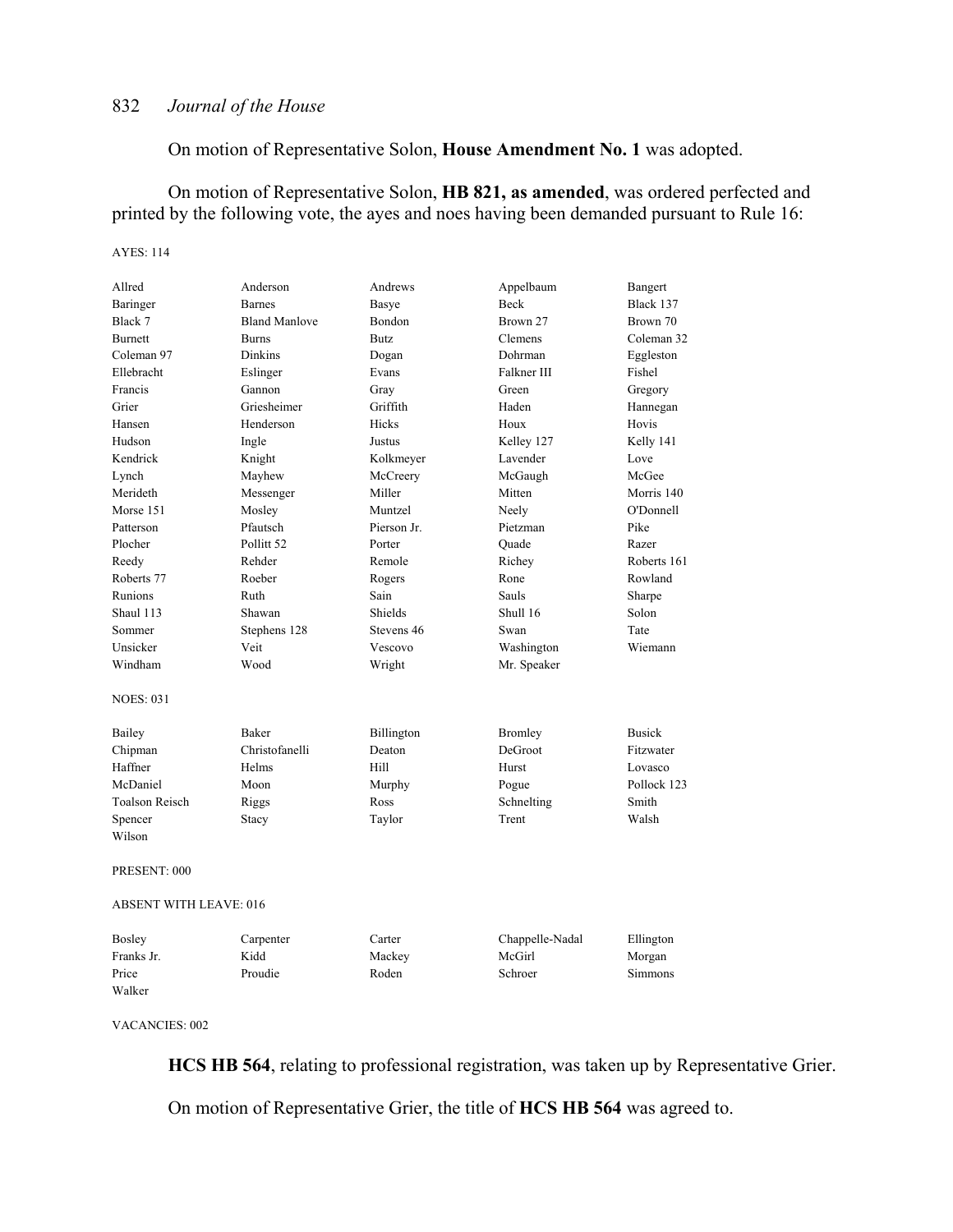## Representative Grier offered **House Amendment No. 1**.

#### *House Amendment No. 1*

AMEND House Committee Substitute for House Bill No. 564, Page 1, Section 324.012, Line 4, by deleting said line and inserting in lieu thereof the following:

#### "**(1) "Criminal conviction", any conviction, finding of guilt, plea of guilty, or plea of nolo contendere;**"; and

Further amend said bill, page, and section, Line 14, by deleting said line and inserting in lieu thereof the following:

#### "**the criminal conviction directly relates to the duties and**"; and

 Further amend said bill, page, and section, Line 17, by deleting said line and inserting in lieu thereof the following:

#### "**licensing requirements to list the categories or specific criminal convictions that could**"; and

Further amend said bill and section, Page 2, Line 37, by inserting after the word "**nature**" the following:

"**or is not specifically or directly related to the duties and responsibilities for the licensed occupation**"; and

Further amend said bill, page, and section, Line 42, by inserting after the word "**nature**" the following:

#### "**or was not specifically or directly related to the duties and responsibilities for the licensed occupation**"; and

 Further amend said bill, page, and section, Line 47, by deleting said line and inserting in lieu thereof the following:

"**within thirty days after the licensing authority has met, but in no event more than four months after receiving the petition from the applicant. The decision shall be binding, unless the individual has subsequent criminal convictions or failed to disclose information in his or her petition. The licensing authority may**"; and

Further amend said bill by amending the title, enacting clause, and intersectional references accordingly.

On motion of Representative Grier, **House Amendment No. 1** was adopted.

On motion of Representative Grier, **HCS HB 564, as amended**, was adopted.

 On motion of Representative Grier, **HCS HB 564, as amended**, was ordered perfected and printed.

**HCS HB 220**, relating to taxation of the property of electric companies, was taken up by Representative Andrews.

On motion of Representative Andrews, the title of **HCS HB 220** was agreed to.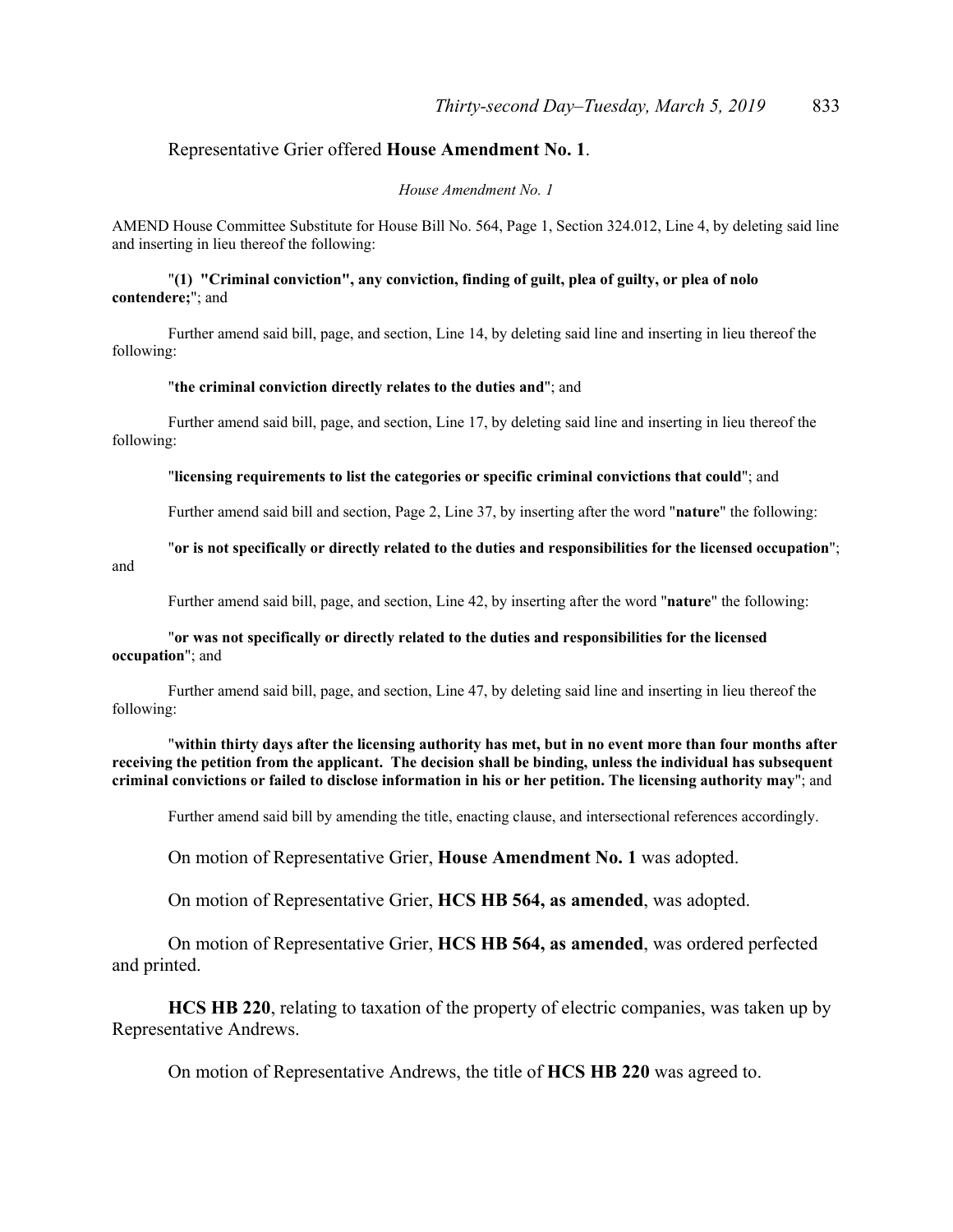Representative Andrews offered **House Amendment No. 1**.

#### *House Amendment No. 1*

AMEND House Committee Substitute for House Bill No. 220, Pages 1-4, Section 153.030, Lines 1-111, by deleting all of said lines; and

Further amend said bill by amending the title, enacting clause, and intersectional references accordingly.

On motion of Representative Andrews, **House Amendment No. 1** was adopted.

Speaker Pro Tem Wiemann assumed the Chair.

Speaker Haahr resumed the Chair.

On motion of Representative Andrews, **HCS HB 220, as amended**, was adopted.

 On motion of Representative Andrews, **HCS HB 220, as amended**, was ordered perfected and printed.

**HB 587**, relating to the treated timber law, was taken up by Representative Rone.

On motion of Representative Rone, the title of **HB 587** was agreed to.

On motion of Representative Rone, **HB 587** was ordered perfected and printed.

**HCS HB 547**, relating to veterans treatment courts, was taken up by Representative Griffith.

On motion of Representative Griffith, the title of **HCS HB 547** was agreed to.

Representative Haffner offered **House Amendment No. 1**.

*House Amendment No. 1*

AMEND House Committee Substitute for House Bill No. 547, Page 3, Section 478.001, Line 88, by inserting after the word "Guard" the following words:

"**, with preference given individuals who have combat service. For the purposes of this section, combat service shall be shown though military service documentation that reflects service in a combat theater, receipt of combat service medals, or receipt of imminent danger or hostile fire pay or tax benefits**"; and

Further amend said bill by amending the title, enacting clause, and intersectional references accordingly.

Representative Griffith offered **House Amendment No. 1 to House Amendment No. 1**.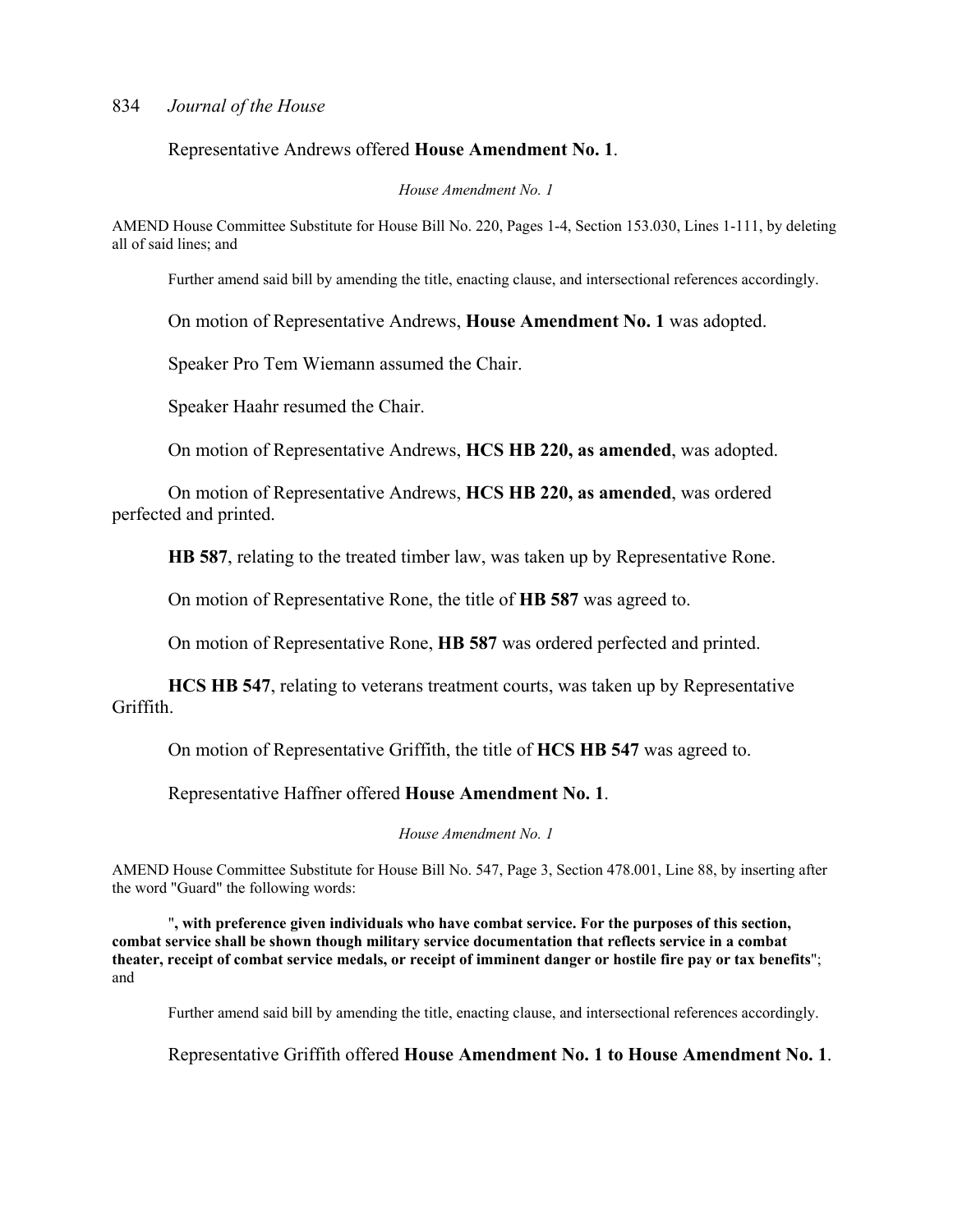*House Amendment No. 1 to House Amendment No. 1*

AMEND House Amendment No. 1 to House Committee Substitute for House Bill No. 547, Page 1, Line 1, by inserting after the number "547," the following:

"Page 2, Section 478.001, Line 51, by inserting immediately after the number "2." the words "**Subject to appropriations,**"; and

Further amend said bill,"; and

Further amend said bill by amending the title, enacting clause, and intersectional references accordingly.

#### **House Amendment No. 1 to House Amendment No. 1** was withdrawn.

Representative Griffith offered **House Amendment No. 2 to House Amendment No. 1**.

*House Amendment No. 2 to House Amendment No. 1*

AMEND House Amendment No. 1 to House Committee Substitute for House Bill No. 547, Page 1, Line 1, by inserting after the number "547," the following:

"Page 2, Section 478.001, Line 51, by inserting after the word "established" the words "**, prior to August 28, 2021,**"; and

 Further amend said bill and section, Page 3, Line 81, by inserting after the word "established" the words "**, prior to August 28, 2021,**"; and

Further amend said bill;"; and

Further amend said bill by amending the title, enacting clause, and intersectional references accordingly.

 On motion of Representative Griffith, **House Amendment No. 2 to House Amendment No. 1** was adopted.

 On motion of Representative Haffner, **House Amendment No. 1, as amended**, was adopted.

On motion of Representative Griffith, **HCS HB 547, as amended**, was adopted.

 On motion of Representative Griffith, **HCS HB 547, as amended**, was ordered perfected and printed.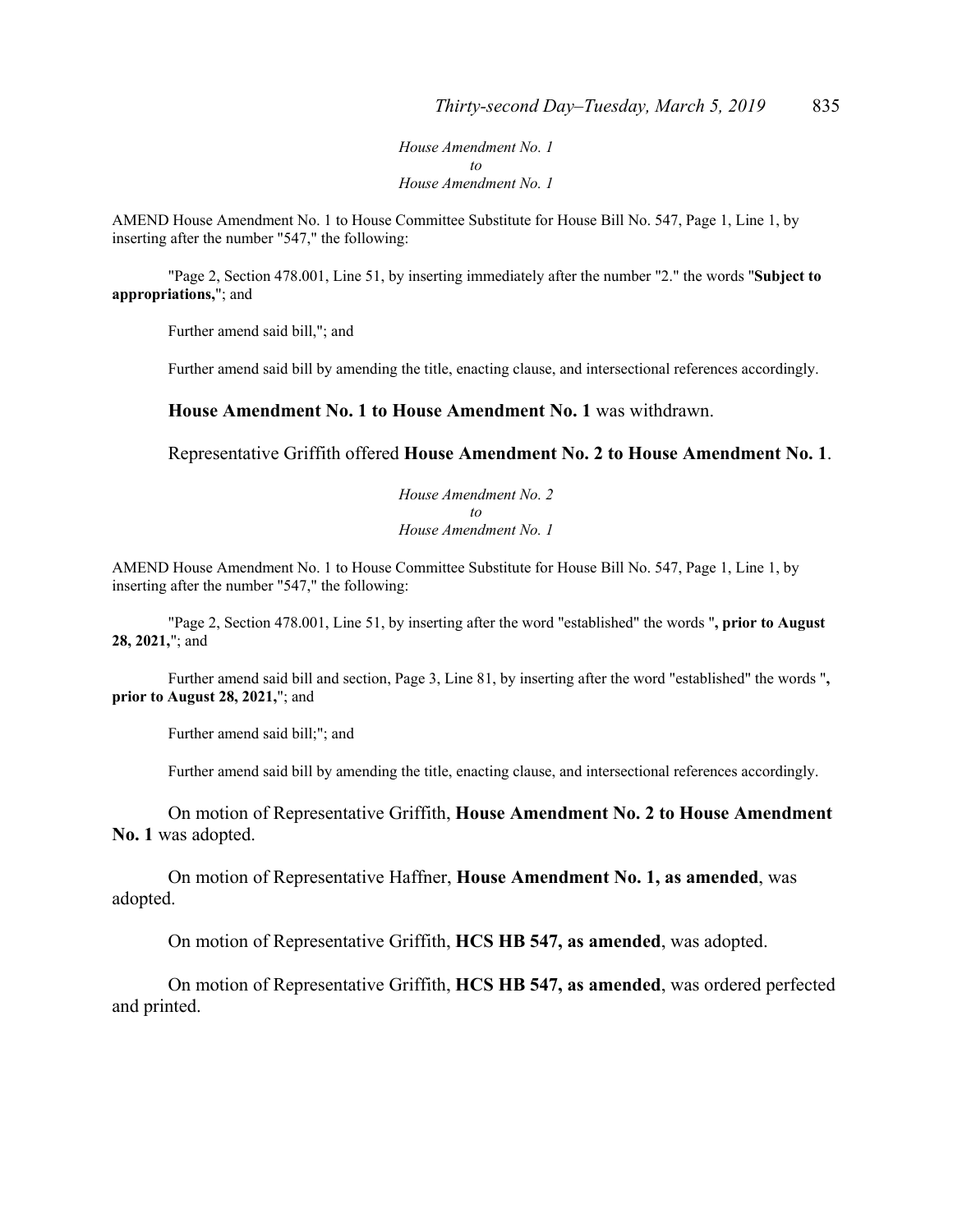## **COMMITTEE REPORTS**

#### **Committee on Children and Families**, Chairman Solon reporting:

 Mr. Speaker: Your Committee on Children and Families, to which was referred **HB 282**, begs leave to report it has examined the same and recommends that it **Do Pass**, and pursuant to Rule 24(25)(b) be referred to the Committee on Rules - Administrative Oversight by the following vote:

Ayes (8): Bailey, Gannon, Moon, Neely, Pietzman, Rehder, Remole and Solon

Noes (3): Ingle, Mackey and Unsicker

Absent (2): Proudie and Stacy

## **Committee on Crime Prevention and Public Safety**, Chairman Wilson reporting:

 Mr. Speaker: Your Committee on Crime Prevention and Public Safety, to which was referred **HB 703**, begs leave to report it has examined the same and recommends that it **Do Pass with House Committee Substitute**, and pursuant to Rule 24(25)(c) be referred to the Committee on Rules - Legislative Oversight by the following vote:

Ayes (8): Carter, Griffith, Hovis, Ingle, McDaniel, Richey, Walsh and Wilson

Noes (0)

Absent (2): Franks Jr. and Hill

#### **Committee on Downsizing State Government**, Chairman Taylor reporting:

 Mr. Speaker: Your Committee on Downsizing State Government, to which was referred **HJR 19**, begs leave to report it has examined the same and recommends that it **Do Pass with House Committee Substitute**, and pursuant to Rule 24(25)(c) be referred to the Committee on Rules - Legislative Oversight by the following vote:

Ayes (5): Baker, Haden, Lovasco, Pietzman and Taylor

Noes (3): Baringer, Pogue and Runions

Absent (2): Price and Stacy

 Mr. Speaker: Your Committee on Downsizing State Government, to which was referred **HB 81**, begs leave to report it has examined the same and recommends that it **Do Pass with House Committee Substitute**, and pursuant to Rule 24(25)(c) be referred to the Committee on Rules - Legislative Oversight by the following vote:

Ayes (5): Baker, Haden, Lovasco, Pietzman and Taylor

Noes (3): Baringer, Pogue and Runions

Absent (2): Price and Stacy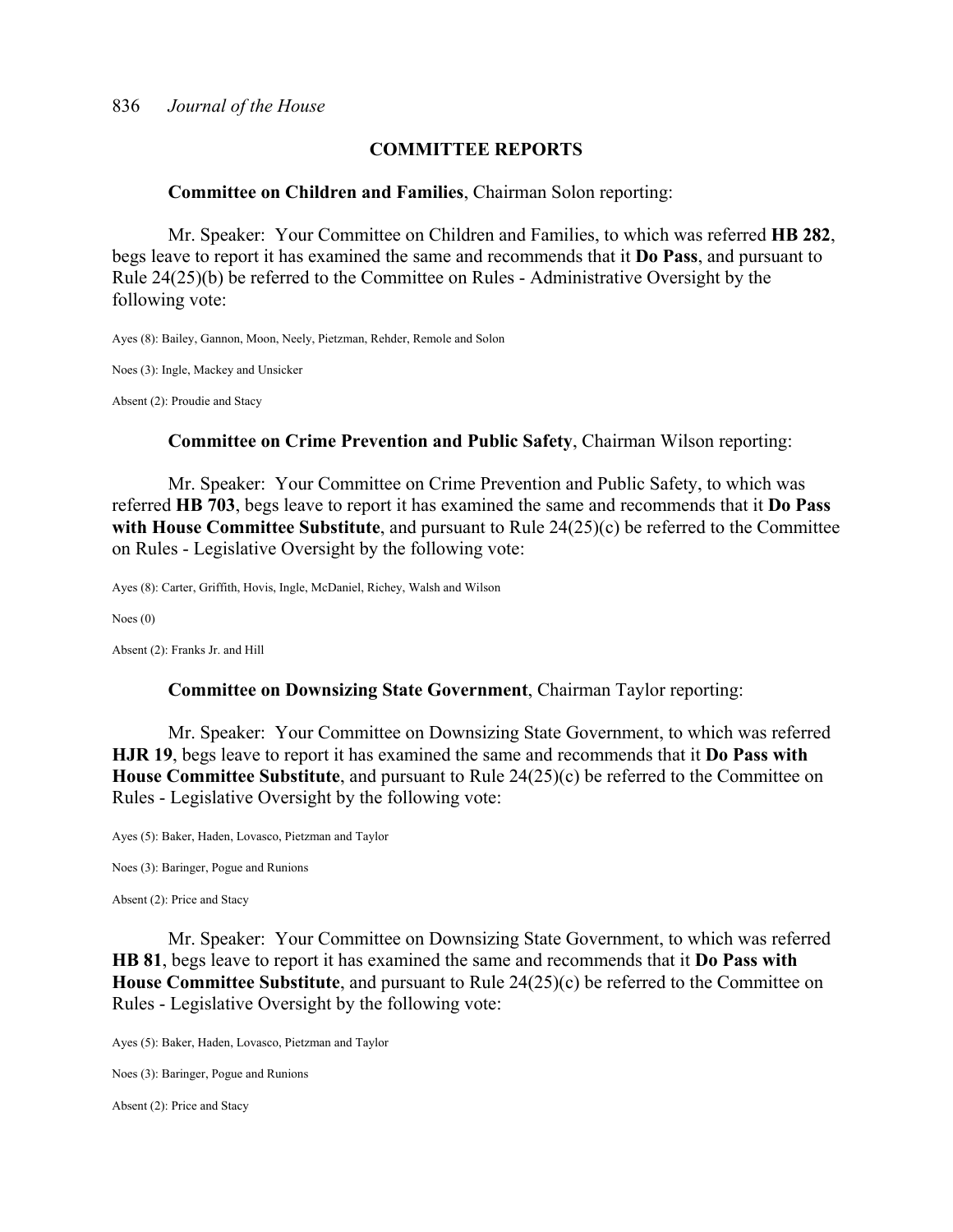Mr. Speaker: Your Committee on Downsizing State Government, to which was referred **HB 679**, begs leave to report it has examined the same and recommends that it **Do Pass with House Committee Substitute**, and pursuant to Rule 24(25)(c) be referred to the Committee on Rules - Legislative Oversight by the following vote:

Ayes (6): Baker, Baringer, Haden, Lovasco, Pietzman and Taylor

Noes (2): Pogue and Runions

Absent (2): Price and Stacy

 Mr. Speaker: Your Committee on Downsizing State Government, to which was referred **HB 856**, begs leave to report it has examined the same and recommends that it **Do Pass with House Committee Substitute**, and pursuant to Rule 24(25)(c) be referred to the Committee on Rules - Legislative Oversight by the following vote:

Ayes (5): Baker, Haden, Lovasco, Pietzman and Taylor

Noes (3): Baringer, Pogue and Runions

Absent (2): Price and Stacy

**Committee on General Laws**, Chairman Plocher reporting:

 Mr. Speaker: Your Committee on General Laws, to which was referred **HB 65**, begs leave to report it has examined the same and recommends that it **Do Pass**, and pursuant to Rule 24(25)(c) be referred to the Committee on Rules - Legislative Oversight by the following vote:

Ayes (10): Basye, Carpenter, Coleman (97), Fitzwater, McCreery, Merideth, Plocher, Rogers, Schroer and Shawan

Noes (0)

Absent (3): Hicks, Roeber and Taylor

 Mr. Speaker: Your Committee on General Laws, to which was referred **HB 356**, begs leave to report it has examined the same and recommends that it **Do Pass - Consent with House Committee Substitute**, and pursuant to Rule 24(5) be referred to the Committee on Consent and House Procedure by the following vote:

Ayes (10): Basye, Carpenter, Coleman (97), Fitzwater, McCreery, Merideth, Plocher, Rogers, Schroer and Shawan

Noes (0)

Absent (3): Hicks, Roeber and Taylor

 Mr. Speaker: Your Committee on General Laws, to which was returned **HB 626**, begs leave to report it has examined the same and recommends that it **Do Pass with House Committee Substitute No. 2**, and pursuant to Rule 24(25)(c) be referred to the Committee on Rules - Legislative Oversight by the following vote: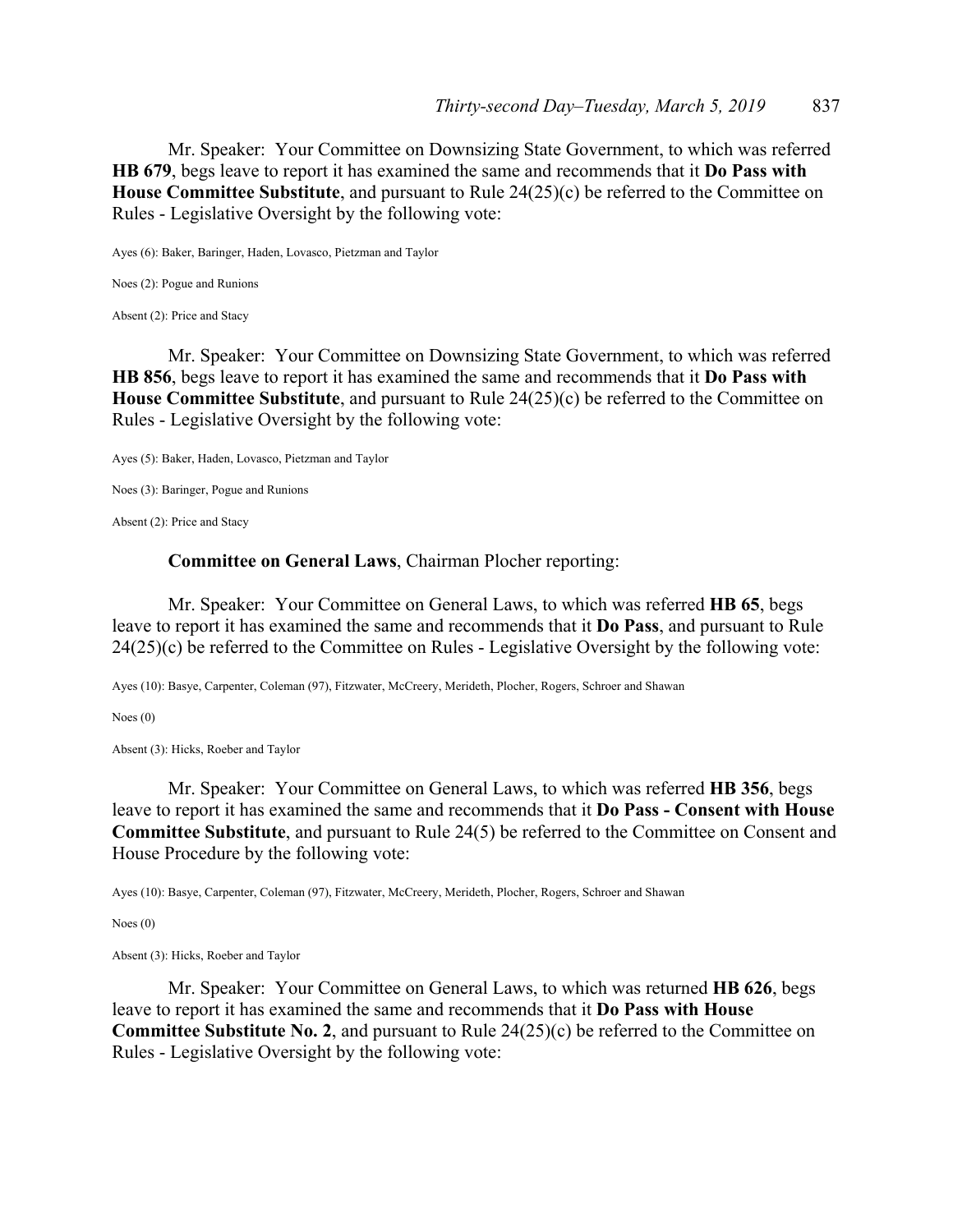Ayes (8): Basye, Carpenter, Coleman (97), Fitzwater, Merideth, Plocher, Schroer and Shawan

Noes (2): McCreery and Rogers

Absent (3): Hicks, Roeber and Taylor

 Mr. Speaker: Your Committee on General Laws, to which was referred **HB 959**, begs leave to report it has examined the same and recommends that it **Do Pass with House Committee Substitute**, and pursuant to Rule 24(25)(c) be referred to the Committee on Rules - Legislative Oversight by the following vote:

Ayes (12): Basye, Carpenter, Coleman (97), Fitzwater, McCreery, Merideth, Plocher, Roeber, Rogers, Schroer, Shawan and Taylor

Noes (0)

Absent (1): Hicks

#### **Committee on Higher Education**, Chairman Dohrman reporting:

 Mr. Speaker: Your Committee on Higher Education, to which was referred **HB 575**, begs leave to report it has examined the same and recommends that it **Do Pass**, and pursuant to Rule 24(25)(c) be referred to the Committee on Rules - Legislative Oversight by the following vote:

Ayes (6): Black (137), Dohrman, Gannon, Kelley (127), Shawan and Trent

Noes (1): Razer

Present (1): Proudie

Absent (2): Kendrick and Shields

## **MESSAGES FROM THE SENATE**

 Mr. Speaker: I am instructed by the Senate to inform the House of Representatives that the Senate has taken up and passed **SS#2 SB 7** entitled:

 An act to repeal sections 507.040, 507.050, 508.010, 508.012, and 537.762, RSMo, and to enact in lieu thereof ten new sections relating to civil procedure.

In which the concurrence of the House is respectfully requested.

## **COMMUNICATIONS**

March 5, 2019

Chief Clerk Dana Rademan Miller Missouri House of Representatives 201 West Capitol Avenue State Capitol, Room 310 Jefferson City, MO 65101

Dear Chief Clerk Miller: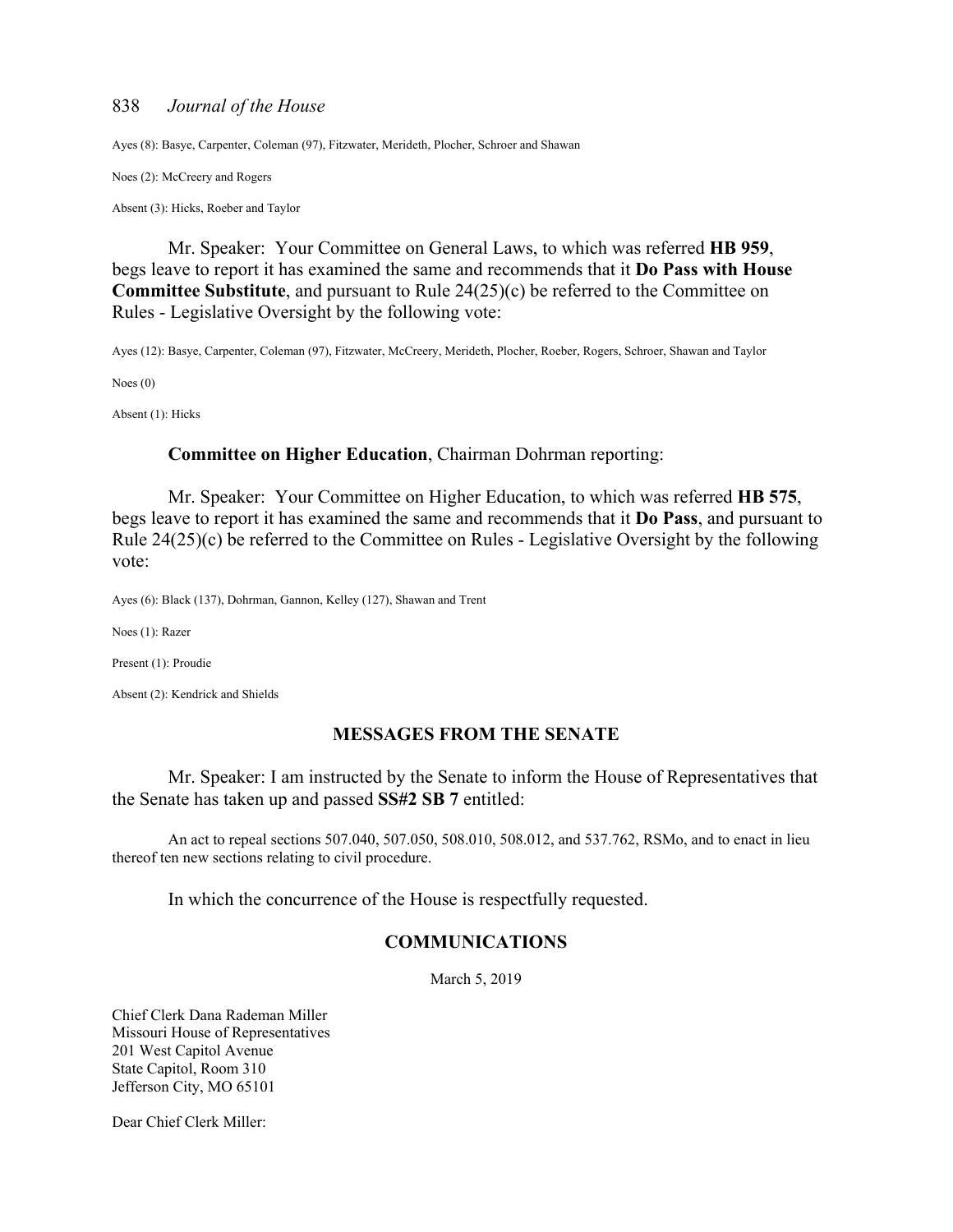Pursuant to section 105.461, RSMo. I am hereby filing a written report of a possible personal interest in legislation on which the House of Representatives may vote during the legislative session. I am a retired Circuit Court Judge from Circuit 37.

In compliance with Section 105.461, please publish this letter in the Journal of the House.

Sincerely,

/s/ David P. Evans State Representative District 154

The following members' presence was noted: Chappelle-Nadal and Morgan.

## **ADJOURNMENT**

 On motion of Representative Vescovo, the House adjourned until 10:00 a.m., Wednesday, March 6, 2019.

## **CORRECTION TO THE HOUSE JOURNAL**

 Correct House Journal, Twenty-ninth Day, Thursday, February 28, 2019, Page 779, by deleting Lines 17 through 24, and inserting in lieu thereof:

## "**Committee on Transportation**, Chairman Ruth reporting:

 Mr. Speaker: Your Committee on Transportation to which was referred **HB 812** and **HB 832**, begs leave to report it has examined the same and recommends that it **Do Pass - Consent with House Committee Substitute**, and pursuant to Rule 24(5) be referred to the Committee on Consent and House Procedure.

Ayes (13): Bromley, Busick, Butz, Griesheimer, Griffith, Kolkmeyer, Porter, Razer, Runions, Ruth, Sharpe, Tate and Windham

Noes (0)

Absent (1): Hurst"

## **COMMITTEE HEARINGS**

AGRICULTURE POLICY Wednesday, March 6, 2019, 12:00 PM, House Hearing Room 7. Public hearing will be held: HB 824, HB 685, HB 919 Executive session will be held: HB 559 Executive session may be held on any matter referred to the committee. Added HB 685 and HB 919. AMENDED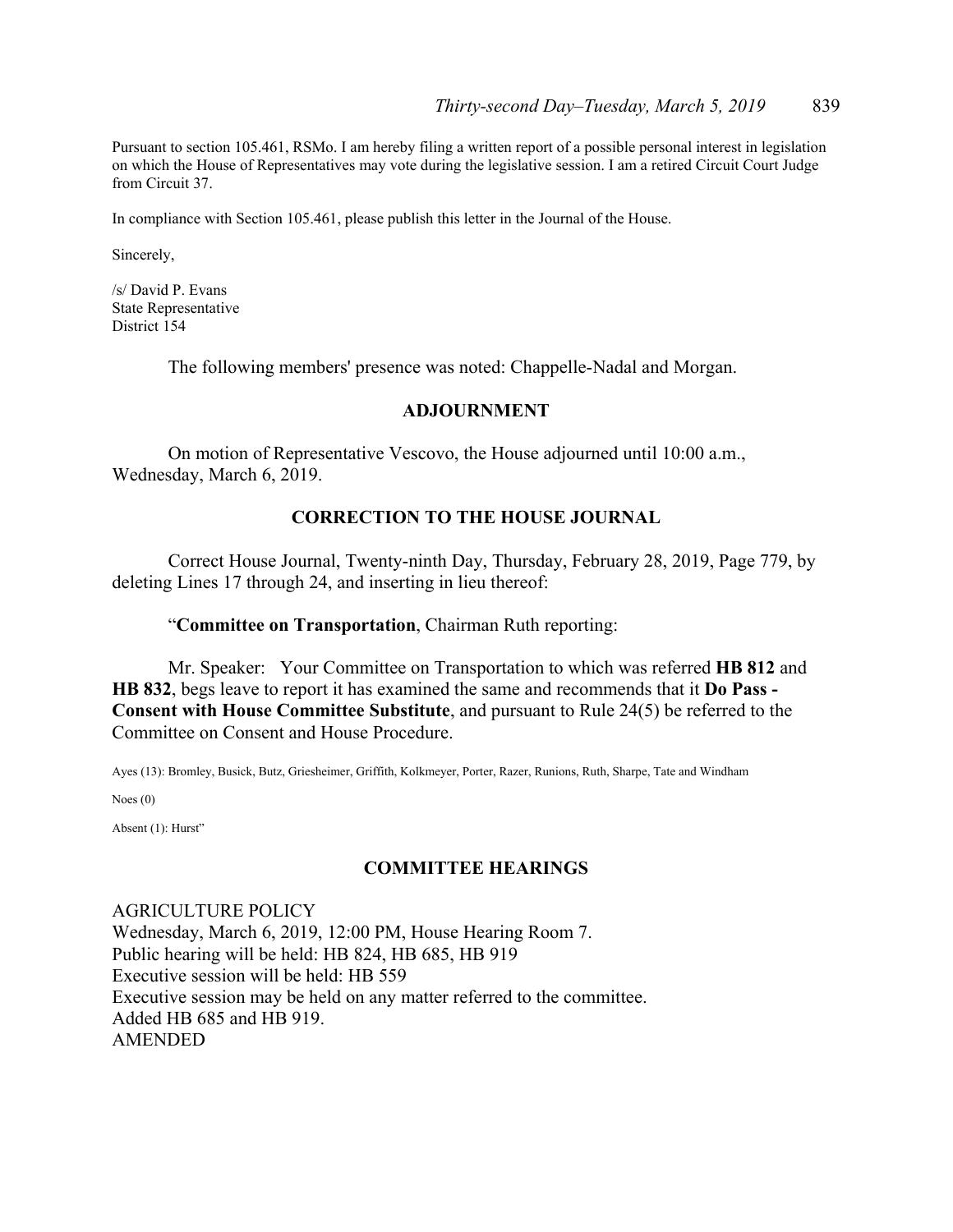**BUDGET** 

Wednesday, March 6, 2019, 12:15 PM, House Hearing Room 3. Executive session may be held on any matter referred to the committee. Review Committee Substitutes for HBs 1-13. **CORRECTED** 

## **BUDGET**

Thursday, March 7, 2019, 8:15 AM, House Hearing Room 3. Public hearing will be held: HB 465, HB 563 Executive session may be held on any matter referred to the committee.

CONSENT AND HOUSE PROCEDURE

Thursday, March 7, 2019, 8:30 AM, House Hearing Room 4. Public hearing will be held: HR 783, HR 458 Executive session will be held: HR 783, HR 458, HB 655, HCS HB 356, HCS HBs 812 & 832 Executive session may be held on any matter referred to the committee.

ELECTIONS AND ELECTED OFFICIALS Wednesday, March 6, 2019, 8:00 AM, House Hearing Room 6. Public hearing will be held: HB 347, HB 803, HB 202, HB 767 Executive session will be held: HB 769 Executive session may be held on any matter referred to the committee. Added HB 767. AMENDED

FISCAL REVIEW Wednesday, March 6, 2019, 8:00 AM, House Hearing Room 4. Executive session may be held on any matter referred to the committee. **CANCELLED** 

FISCAL REVIEW Thursday, March 7, 2019, 8:00 AM, South Gallery. Executive session may be held on any matter referred to the committee.

GENERAL LAWS Wednesday, March 6, 2019, 12:30 PM or upon conclusion of Veterans Committee (whichever is later), House Hearing Room 1. Public hearing will be held: HB 641, HB 643, HB 258, HB 82, HB 651, HB 913 Executive session will be held: HB 580, HB 1088, HJR 41 Executive session may be held on any matter referred to the committee.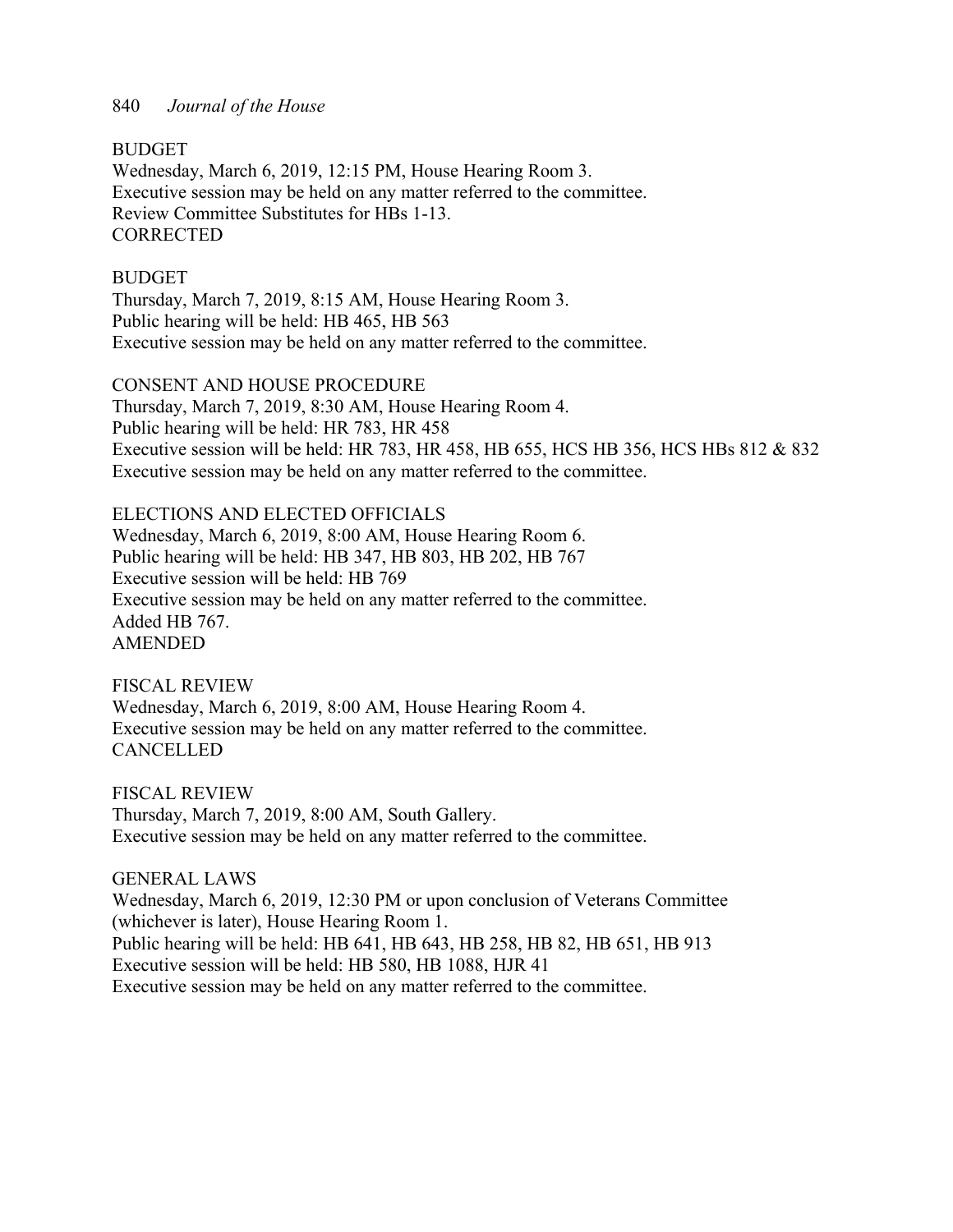INSURANCE POLICY Wednesday, March 6, 2019, 12:00 PM or upon morning recess (whichever is later), House Hearing Room 4. Public hearing will be held: HB 942, HB 632 Executive session will be held: HB 493 Executive session may be held on any matter referred to the committee. Note time and room change.

JOINT COMMITTEE ON DISASTER PREPAREDNESS AND AWARENESS Monday, March 11, 2019, 2:30 PM, House Hearing Room 1. Executive session may be held on any matter referred to the committee. Presentation by Renew Missouri.

RULES - LEGISLATIVE OVERSIGHT Wednesday, March 6, 2019, 9:30 AM, House Hearing Room 7. Executive session will be held: HCS HB 462, HCS HB 451, HB 757 Executive session may be held on any matter referred to the committee.

SPECIAL COMMITTEE ON AGING Wednesday, March 6, 2019, 12:00 PM or upon morning recess (whichever is later), House Hearing Room 6. Public hearing will be held: HB 747 Executive session will be held: HB 932, HB 700 Executive session may be held on any matter referred to the committee. Note time change. **CORRECTED** 

SPECIAL COMMITTEE ON CRIMINAL JUSTICE Thursday, March 7, 2019, 8:00 AM, House Hearing Room 1. Public hearing will be held: HB 920 Executive session will be held: HB 920 Executive session may be held on any matter referred to the committee.

SPECIAL COMMITTEE ON GOVERNMENT OVERSIGHT Wednesday, March 6, 2019, 12:30 PM or 30 minutes upon morning recess (whichever is later), House Hearing Room 5. Public hearing will be held: HB 1094 Executive session may be held on any matter referred to the committee.

SPECIAL COMMITTEE ON SMALL BUSINESS Wednesday, March 6, 2019, 8:00 AM, House Hearing Room 1. Public hearing will be held: HB 375 Executive session will be held: HB 899 Executive session may be held on any matter referred to the committee.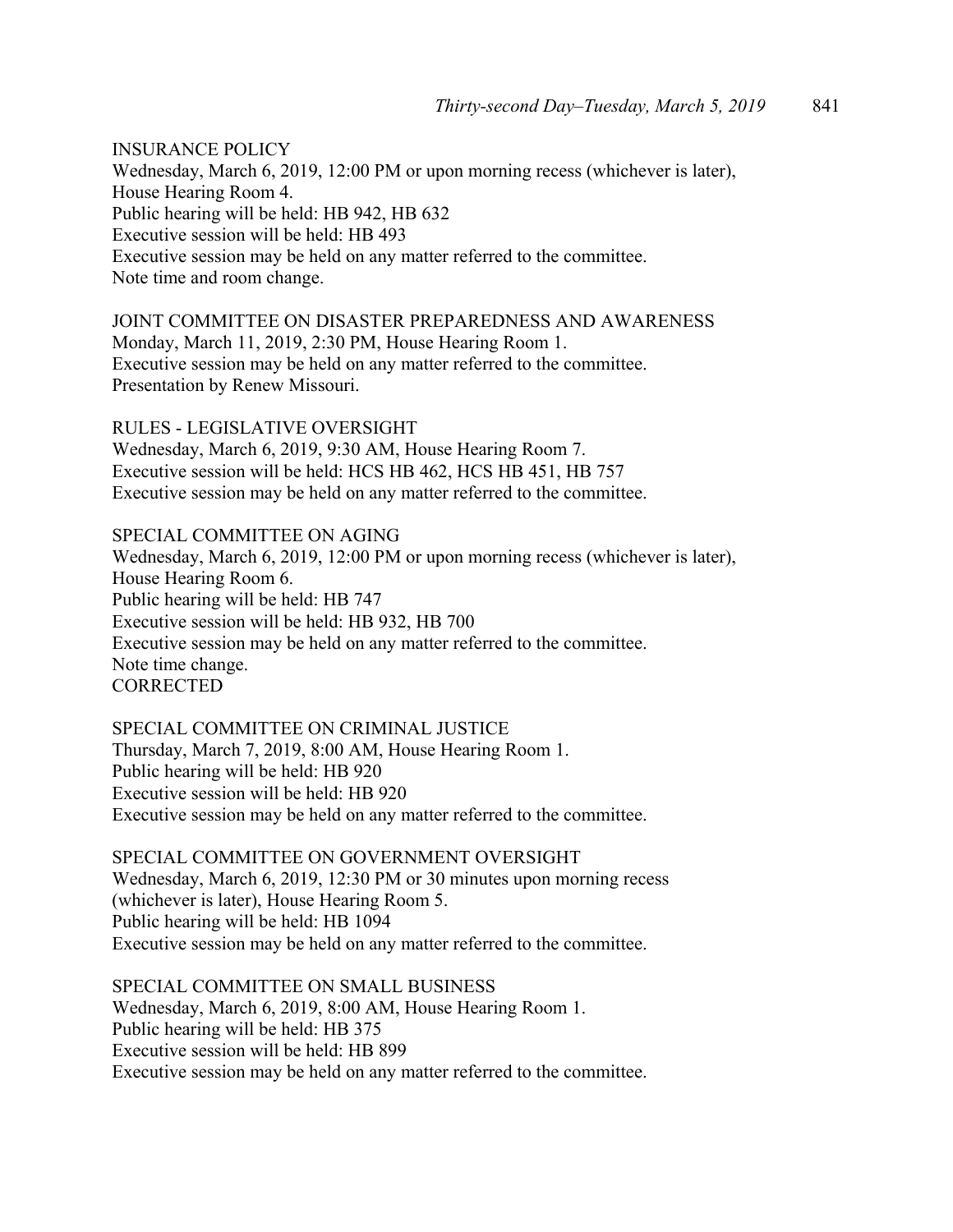SPECIAL COMMITTEE ON TOURISM Thursday, March 7, 2019, 8:00 AM, House Hearing Room 6. Executive session will be held: HB 266, HB 841, HB 338, HB 844, HB 407 Executive session may be held on any matter referred to the committee. Removed HB 345. AMENDED

## TRANSPORTATION

Thursday, March 7, 2019, 8:00 AM, House Hearing Room 7. Public hearing will be held: HB 1061, HB 638, HB 645, HB 822 Executive session may be held on any matter referred to the committee.

## VETERANS

Wednesday, March 6, 2019, 12:00 PM or upon morning recess (whichever is later), House Hearing Room 1. Public hearing will be held: HB 754 Executive session may be held on any matter referred to the committee. **CORRECTED** 

WAYS AND MEANS Wednesday, March 6, 2019, 9:30 AM, House Hearing Room 5. Executive session will be held: HB 548 Executive session may be held on any matter referred to the committee. Time change to 9:30 AM. CORRECTED

## **HOUSE CALENDAR**

## THIRTY-THIRD DAY, WEDNESDAY, MARCH 6, 2019

## **HOUSE BILLS FOR PERFECTION - APPROPRIATIONS**

HCS HB 14 - Smith

## **HOUSE BILLS FOR PERFECTION**

HB 78 - Black (7) HB 646 - Rowland HCS HB 400 - Basye HCS HB 581 - Roeber HB 829 - Wood HB 204 - Anderson HB 565 - Morse (151) HCS HB 487 - Solon HB 250 - Schroer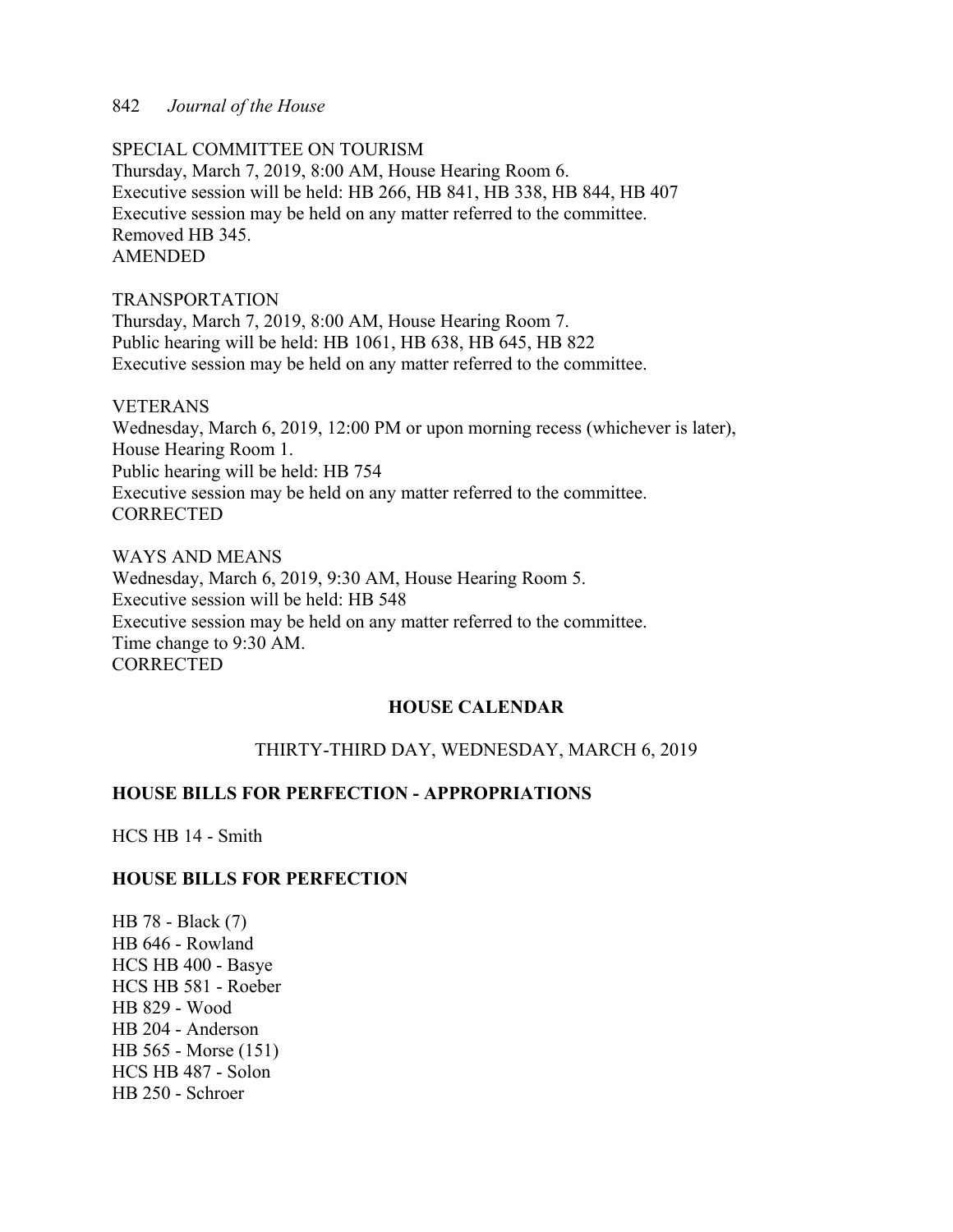HB 230 - Dinkins HCS HB 270 - Shaul (113) HCS HB 532 - Rone

## **HOUSE BILLS FOR THIRD READING**

HCS HBs 161 & 401 - Knight

## **HOUSE BILLS FOR THIRD READING - INFORMAL**

HCS HB 352 - Hannegan

## **SENATE BILLS FOR SECOND READING**

SS#2 SB 7

## **ACTIONS PURSUANT TO ARTICLE IV, SECTION 27**

HCS HB 2001 - Smith CCS SCS HCS HB 2002 - Smith CCS SCS HCS HB 2003 - Smith CCS SCS HCS HB 2004 - Smith CCS SCS HCS HB 2005 - Smith CCS SCS HCS HB 2006 - Smith CCS SCS HCS HB 2007 - Smith CCS SCS HCS HB 2008 - Smith CCS SCS HCS HB 2009 - Smith CCS SS SCS HCS HB 2010 - Smith CCS SCS HCS HB 2011 - Smith CCS SCS HCS HB 2012 - Smith SCS HCS HB 2013 - Smith HCS HB 2017 - Smith HCS HB 2018 - Smith HCS HB 2019 - Smith